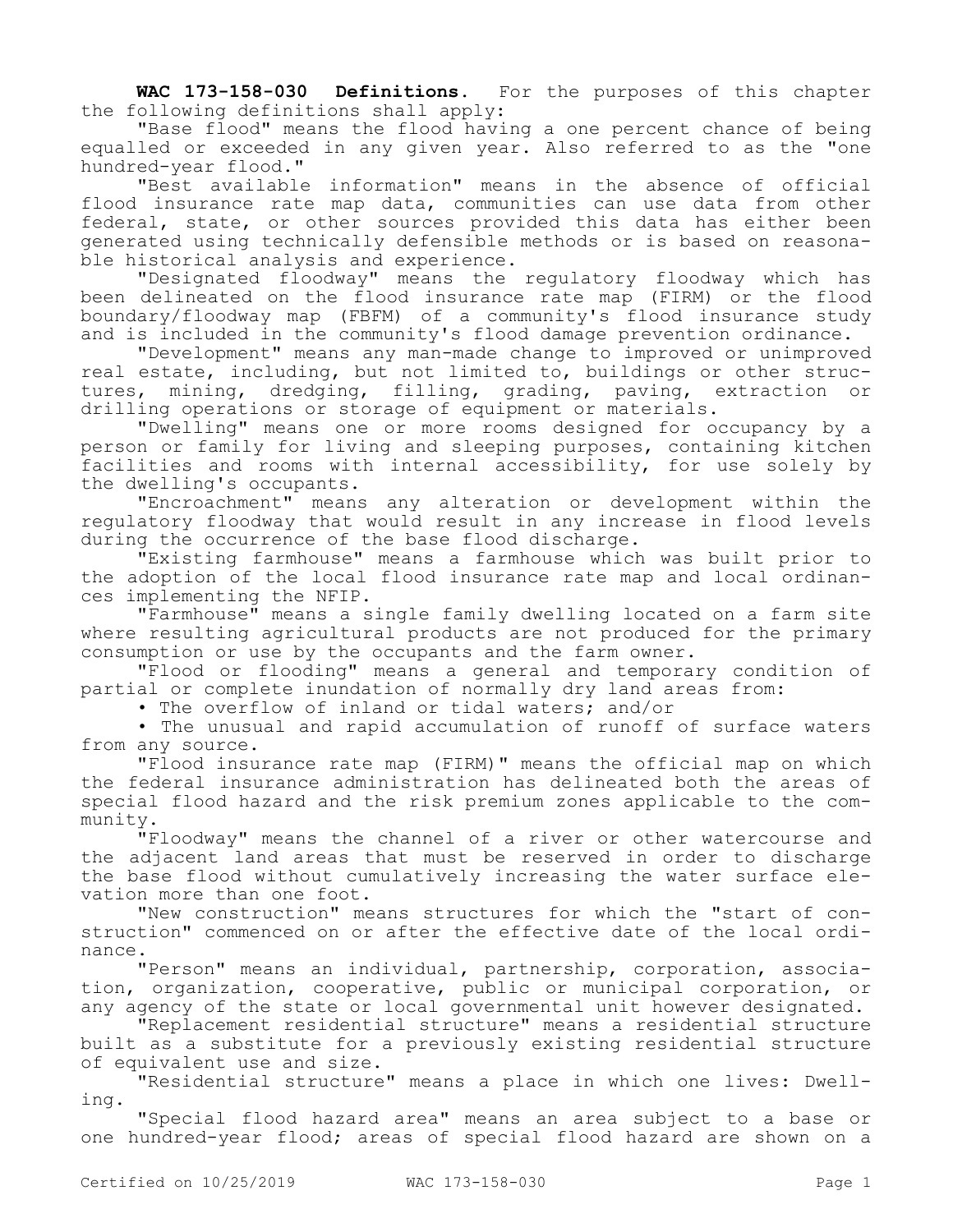flood hazard boundary map or flood insurance rate map as Zone A, AO, A1-30, AE, A99, AH, VO, V1-30, VE, or V.

"Structure" means a walled and roofed building, including a gas or liquid storage tank that is principally above ground. Manufactured homes are considered structures.

"Start of construction" includes substantial improvement, and means the date the building permit was issued, provided the actual start of construction, repair, reconstruction, placement, or other improvement was within one hundred eighty days of the permit date. The actual start means either the first placement of permanent construction of a structure on a site, such as the pouring of slab or footings, the installation of piles, the construction of columns, or any work beyond the stage of excavation; or the placement of a manufactured home on a foundation. Permanent construction does not include land preparation, such as clearing, grading, or filling; nor does it include the installation of streets and/or walkways; nor does it include excavation for a basement, footings, piers, or foundation or the erection of temporary forms; nor does it include the installation on the property of accessory buildings, such as garages or sheds not occupied as dwelling units or not part of the main structure.

"Substantial damage" means damage of any origin sustained by a structure where the cost of restoring the structure to its before damage condition would equal or exceed fifty percent of the market value of the structure before the damage occurred.

"Substantial improvement" means any repair, reconstruction, rehabilitation, addition, or other improvement of a structure, the cost of which equals or exceeds fifty percent of the market value of the structure before the "start of construction" of the improvement. This term includes structures that have incurred "substantial damage," regardless of the actual repair work performed. The term does not, however, include either:

• Any project for improvement of a structure to comply with existing state or local health, sanitary, or safety code specifications which have been identified by the local code enforcement or building official and are the minimum necessary to assure safe living conditions; or

• Any alteration of a historic structure, provided that the alteration will not preclude the structure's continued designation as a historic structure.

"Variance" means a grant of relief from the requirements of this chapter which permits construction in a manner that would otherwise be prohibited by this chapter.

"Wetlands" means lands transitional between terrestrial and aquatic systems where the water table is usually at or near the surface or the land is covered by shallow water. Wetlands have one or more of the following three attributes: At least periodically, the land supports predominantly hydrophytes; the substrate is predominantly undrained hydric soil; and the substrate is nonsoils and is saturated with water or covered by shallow water at some time during the growing season of each year.

[Statutory Authority: Chapter 86.16 RCW. WSR 02-15-093 (Order 00-26), § 173-158-030, filed 7/16/02, effective 8/16/02. Statutory Authority: RCW 86.16.061. WSR 90-21-089, § 173-158-030, filed 10/19/90, effective 11/19/90; WSR 89-07-022 and 90-06-059 (Order 88-57 and 88-57A), § 173-158-030, filed 3/7/89 and 3/6/90, effective 4/6/90. Statutory Au